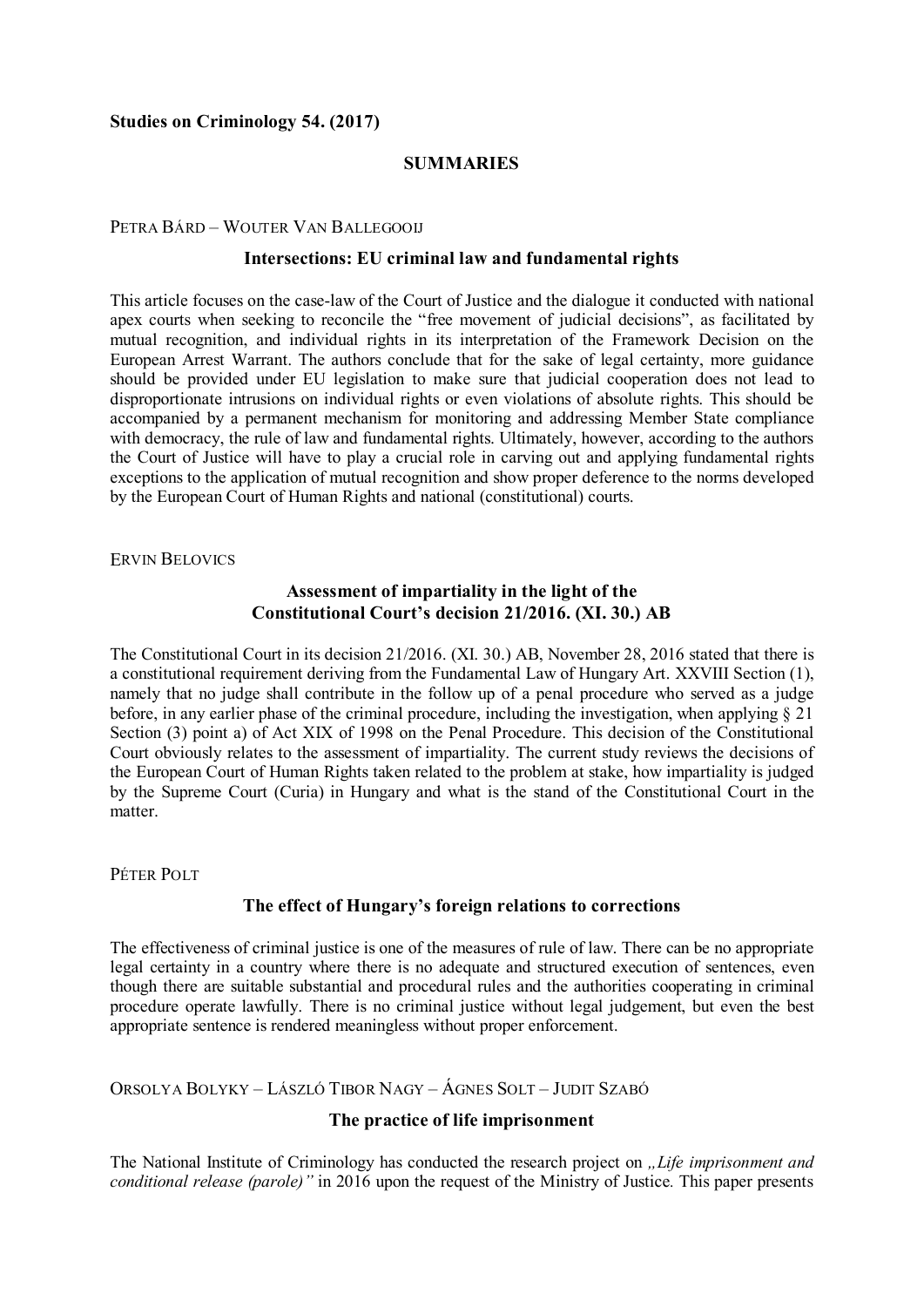the findings of the first part of the research study. Within the frames of the research project we have reviewed the developmental changes, current issues and practical problems of the institution of life imprisonment, with special regard to real life imprisonment. With the method of case file examination we have collected data on 176 perpetrators, their criminal acts and victims, thoroughly analysing the criminal law and criminological characteristics and the legal practice of courts. We also discuss the modus operandi and the motivational background of the studied criminal acts, and the circumstances regarding punishment and sentencing.

# ÁGNES SOLT

### **The practice of conditional release in Hungary**

In this paper we were focusing on the practice of conditional release from imprisonment in Hungary. In a qualitative study, we conducted in-depth interviews with incarceration judges throughout the country. We compared the interpretation of legal pieces and the jurisprudential practices accordingly, the reasons and motivations behind the discrepancies, and the practices of different judicial regions of Hungary, and made efforts to synchronise the views all over the country. We summarize the aspects and differences having been most significantly unfolded in the course of the research. Differences are not only have been detected at the level of interpretation of the law, and the jurisprudential practices by county, but also in the everyday functioning of the incarceration institutions, with regard of the relation of the personnel and the inmates, the possibilities of the inmates for release, the content and details of the proposals for release, the workload and the actual tasks of the patronage officers. Consequently, a country wide equal protocol cannot be developed even if standard ways of judging would be maintained by the judges working in the incarceration system. For the elimination of the phenomenon we popularly call "prison tourism" it would be primarily required to develop a common platform of understanding among incarceration prosecutors, incarceration institutions, patronage officers, and incarceration judges.

ANNA KISS

### **The dual nature of private motion**

The study analyzes the dual nature of private motions, with special regard to their role in substantive criminal and criminal procedural law. It also covers the definition of a victim, and deals with this matter in the context of criminal procedural reform as well. The author presents not only the Hungarian situation, but she also opens a window on Europe, and demonstrates how this legal institution works as an operating solution in the EU Member States.

### GABRIELLA KÁRMÁN

### **The legal and organizational framework for the expert evidentiary procedure**

Due to the technical and scientific development, nowadays it seems obvious that verification (i.e. the expert proof process), which is gaining increasing significance in the evidence process, should be protected by up-to-date guarantees. Besides laying down the professional rules, scientific grounds, as well as structural (organizational) and legal safeguards are becoming more and more important. In this research, we have primarily examined the functions and responsibilities of the expert, the conditions of gaining proficiency, the monitoring of competence, and the quality assurance of the experts' activity, and last but not least, the legal principles of substantiating the forensic experts' activities and their expert opinion, in the context of the changing rules of criminal procedures and within the context of the Act on Forensic Experts, which took effect in 2016.